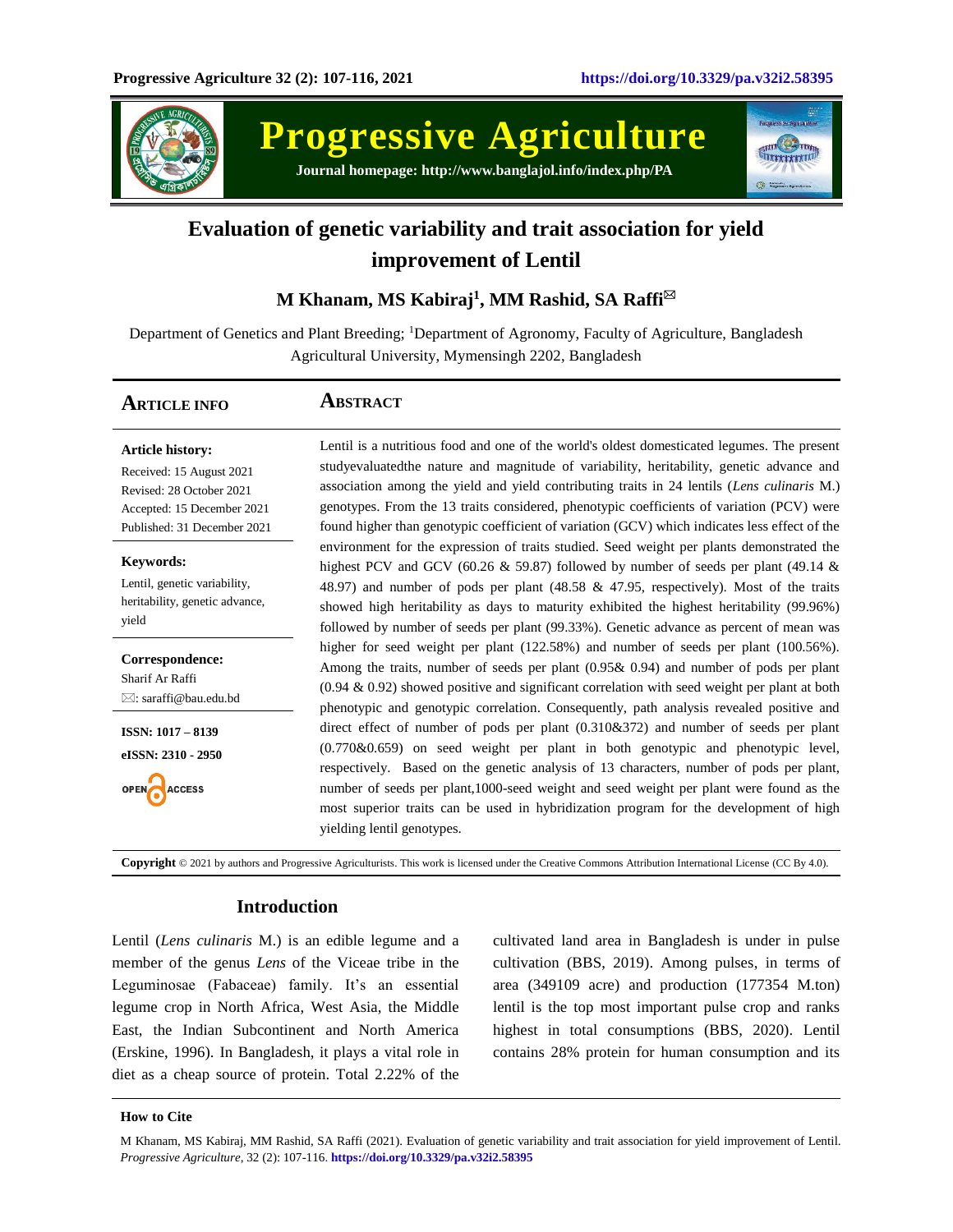straw is a valued animal feed, consisted of 2% minerals and 59% carbohydrates (Frederick et al., 2006).

For crop improvement genetic variability is of prime importance and genetic variation between and within crop species populations is a major interest for plant breeders and geneticists for its improvement (Hayward and Breese, 1993). For efficient utilization of germplasm resources, the knowledge of genetic variation and genetic relationship between lentil genotypes is very important (Saini et al., 2004). If the variability of the population is high, the opportunity of producing desired crop variety will be also high (Allard, 1960). Worldwide, lentil possesses wide range of morphological variations, especially prominent variations among various quantitative characters also have been noted for use in breeding and selection programs in lentil (Sarkar and Erskine, 2001).

On the basis of nature and importance of genotypic and phenotypic correlations, breeding programs may calculate such characters to provide the most wanted genotype (Bicer and Sakar, 2008). So, it is necessary to evaluate genotypic and phenotypic correlation among the yield attributing characters (Tyagi and Khan, 2011). Grain yield of lentil is correlated with primary yield components and also with morphological and physiological characters. The yield contributing characters are also correlated between themselves (Cristobal et al*.,* 2014). Therefore, the relationship between grain yield and yield contributing characters establishes a complex chain of network and it can be analyzed by the way through path coefficient analysis (Rahman and Sarwar, 1982). Therefore, to set up the selection criteria more specific for breeding of lentil, path analysis is important method to address (Rahman and Sarwar, 1982). Moreover, the breeders have a great scope for yield improvement by utilizing the genetic variations exist in lentil germplasms (Sarker and Erskine, 2001). In most cases,a number of yield contributing characters influence grain yield (Nath et al*.,* 2014).In Bangladesh, the information of genetic diversity and correlation among different parameters for the improvement on lentil is limited. So, generating information on the extent of genetic variability exists in lentil germplasm as well and investigating character association among yield components of lentil is very important. Therefore, the aim of this experiment was to study the genetic variability and character association among yield attributing morphological characteristics by analyzing the different genetic components.

### **Materials and Methods**

*Experimental materials***:** A total of 24 lentil genotypes were collected from Bangladesh Agricultural Research Institute (BARI), Bangladesh Institute of Nuclear Agriculture (BINA), Bangladesh Agricultural University (BAU) and International Center for Agricultural Research in the Dry Area, Syria (ICARDA) to conduct the experiment (Table1).

*Experimental details***:** The study was carried out at the Farm Laboratory of the Department of Genetics and Plant Breeding, Bangladesh Agricultural University (BAU), Mymensingh during November 2017 to April 2018, following Randomized Complete Block Design (RCBD) experiment with three replications. The individual plot size was 1.5x25 cm, replication to replication distance was 50 cm. The plot was prepared by ploughing with power tiller followed by harrowing and with the help of ladder clods were broken into small pieces. After laddering all the weeds and stubbles were removed from the field. The seeds of 24 lentil genotypes were sowing in the field on 12 November, 2017. Thinning was done 25 days after sowing and weeding was done twice, the first during thinning and the second about two months of sowing. Different genotypes matured at different times. The harvesting was completed by 4 April 2018.Ten plants from each plot were randomly selected to collect data and these were harvested by uprooting. Data were recorded for 13 yield and yield contributing traits, *viz.,* days to 50% flowering, days to maturity, plant height, number of primary branches, number of secondary branches, number of tertiary branches, number of pods per plant.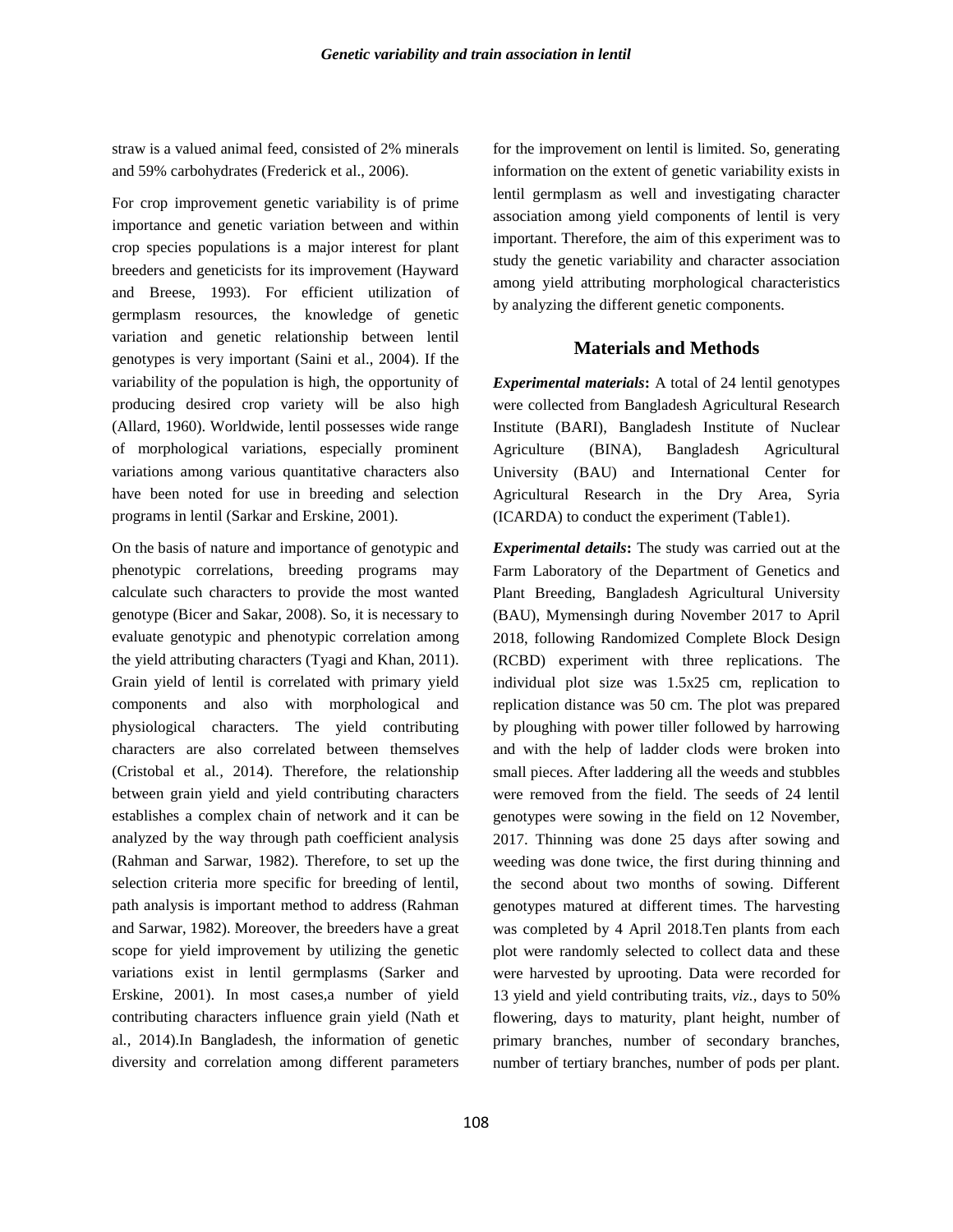seed length, seed width, seed length width ratio, number of seeds per plant, weight of 1000 seeds, seed weight per plants from 10 randomly selected plants per genotypes in each replicate.

| <b>Table 1.</b> List of lentil genotypes used in this study with |  |
|------------------------------------------------------------------|--|
| their origin.                                                    |  |

| Sl No.          | <b>Genotypes</b>     | <b>Source</b> |
|-----------------|----------------------|---------------|
| $\mathbf{1}$    | <b>BARI</b> Mashur-1 | <b>BARI</b>   |
| $\overline{2}$  | <b>BARI Mashur-4</b> | <b>BARI</b>   |
| 3               | <b>BARI Mashur-5</b> | <b>BARI</b>   |
| $\overline{4}$  | <b>BARI Mashur-6</b> | <b>BARI</b>   |
| $\overline{5}$  | <b>BARI Mashur-7</b> | <b>BARI</b>   |
| $\overline{6}$  | <b>BARI</b> Mashur-2 | <b>BARI</b>   |
| $\overline{7}$  | <b>BARI Mashur-3</b> | <b>BARI</b>   |
| 8               | Binamasur-1          | <b>BINA</b>   |
| $\overline{9}$  | Binamasur-8          | <b>BINA</b>   |
| 10              | Binamasur-9          | <b>BINA</b>   |
| $\overline{11}$ | Binamasur-5          | <b>BINA</b>   |
| 12              | Binamasur-6          | <b>BINA</b>   |
| 13              | <b>BM 507</b>        | <b>BAU</b>    |
| 14              | <b>BM 868</b>        | <b>BAU</b>    |
| $\overline{15}$ | BLX04004-12          | <b>ICARDA</b> |
| 16              | 1LL2508              | <b>ICARDA</b> |
| 17              | BLX08008-1           | <b>ICARDA</b> |
| 18              | 1LL2530              | <b>ICARDA</b> |
| 19              | BLX08800-12          | <b>ICARDA</b> |
| 20              | 1LL5127              | <b>ICARDA</b> |
| 21              | 1LL4707              | <b>ICARDA</b> |
| 22              | <b>BLX088025</b>     | <b>ICARDA</b> |
| 23              | ILL5099              | <b>ICARDA</b> |
| 24              | <b>BLX08832</b>      | <b>ICARDA</b> |

*Statistical analysis***:** Analysis of variance was performed using Minitab 18©.Genotypic and phenotypic variance and heritability in broad sense  $(h<sup>2</sup><sub>b</sub>)$  were calculated following the formula given by Johnson et al., (1955) and Hanson et al*.,* (1956). Genotypic and phenotypic coefficients of variations were estimated according to Burton (1952) and Singh and Chaudhury (1985). Genetic advance (GA) was

calculated according to the formula of Johnson et al., (1955) and Allard (1960). Estimation of genetic advance in percent of mean (GA%) was done with the help of formula given by Comstock and Robinson (1952). The phenotypic and genotypic correlations were estimated by the formula suggested by Miller et al*.* (1991). Path coefficient was estimated according to the method described by Lynch and Walsh, (1998).

### **Results and Discussion**

*Estimation of genetic variability***:** Estimates of phenotypic and genotypic variances, PCV and GCV, heritability (%), GA and GA% for yield contributing traits were shown in Table 2. For all the traits phenotypic variances were found higher than the genotypic variances (Table 2). Among the traits, number of seeds per plant demonstrated high phenotypic and genotypic variances (1293.86 and 1285.17, respectively) followed by number of pods per plant (690.73  $\&$  673.09, respectively). On the other hand, lowest phenotypic and genotypic variances were found for seed width  $(0.14 \& 0.13, respectively)$ followed by seed length width ratio (0.18 & 0.16, respectively).

For all the traits, phenotypic coefficients of variances (PCV) were found slightly higher or equal to genotypic coefficients of variance (GCV). Seed weight per plants was found with the highest PCV (60.26) and GCV (59.87) followed by number of seeds per plant (49.14  $\&$  48.97) and number of pods per plant (48.58  $\&$ 47.95). On the other hand, the lowest values of PCV and GCV were demonstrated by days to maturity (8.46, 8.46, respectively) and days to 50% flowering (9.76, 9.71, respectively).

For agronomic and economic advantages by improving plant characters, breeding is the ultimate method (Ezzat and Ashmawy, 1999). Here, genotypes showed a wide range of variation, which provides a large scope for selection of superior and desired genotype by the plant breeders for the improvement of lentil.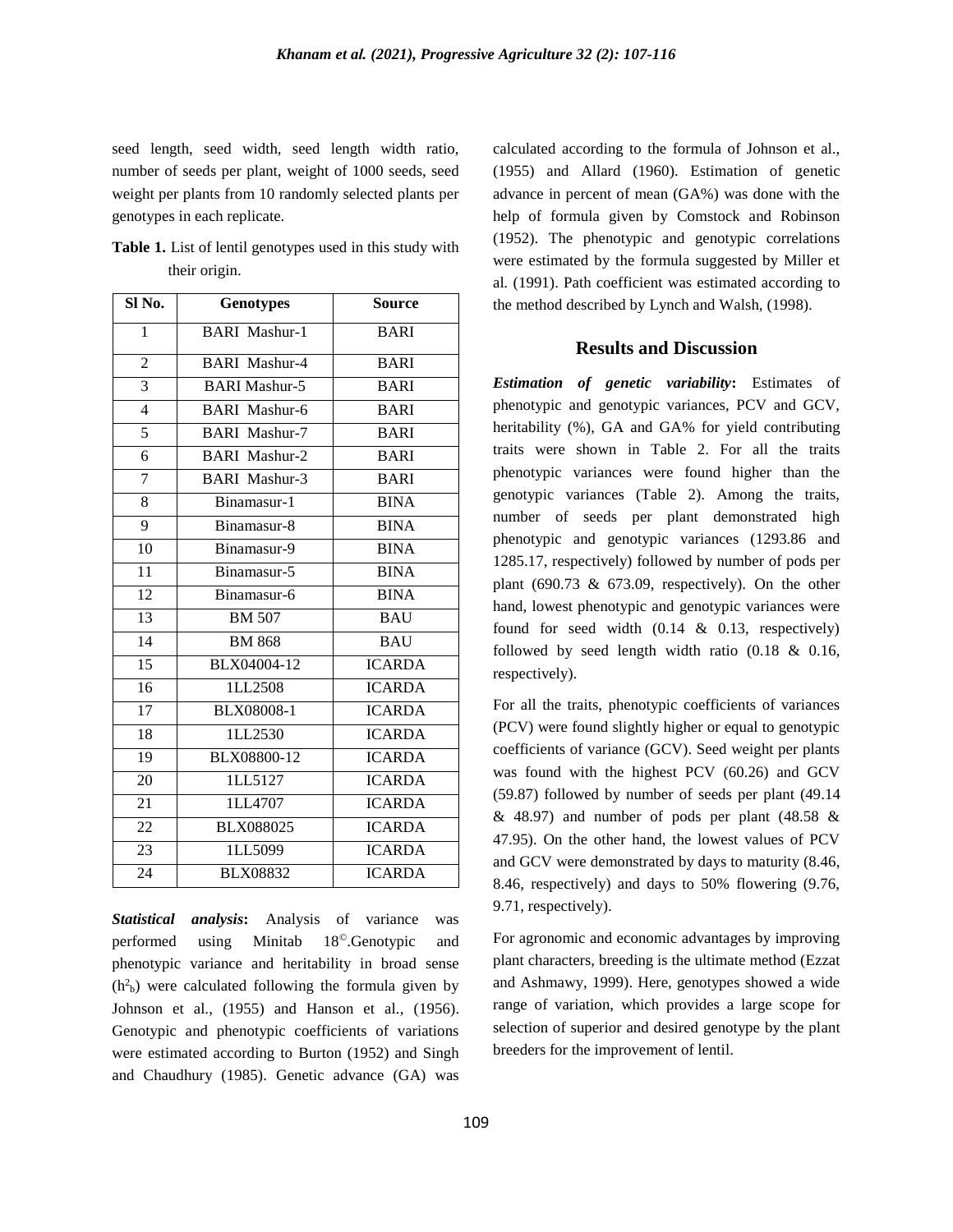In the present study, number of seeds per plant showed highest phenotypic and genotypic variances followed by number of pods per plant. These two traits are very important because genotypes with higher number of pods might result higher seed yield. Here, high

genotypic and phenotypic variances were observed for this character suggested that the characters have low environmental effects. This finding is similar to Tattimani et al. (2011) and Tyagi and Khan (2011).

| <b>Characters</b> | <b>Mean</b> | Range                  |       | <b>Phenotypic</b> Genotypic |          | <b>PCV</b> | <b>GCV</b> | $h^2b$ | <b>GA</b> | $GA\%$ |
|-------------------|-------------|------------------------|-------|-----------------------------|----------|------------|------------|--------|-----------|--------|
|                   |             | <b>Maximum Minimum</b> |       | variance                    | variance |            |            |        |           |        |
| <b>DFF</b>        | 89.04       | 107.00                 | 74.00 | 75.54                       | 74.72    | 9.76       | 9.71       | 98.91  | 19.90     | 17.72  |
| DM                | 115.04      | 135.00                 | 89.00 | 94.77                       | 94.73    | 8.46       | 8.46       | 99.96  | 19.85     | 17.25  |
| PH                | 33.35       | 56.77                  | 20.53 | 67.60                       | 64.65    | 24.64      | 24.10      | 95.64  | 16.26     | 48.72  |
| <b>NPB</b>        | 2.52        | 4.80                   | 2.00  | 0.46                        | 0.38     | 26.80      | 24.41      | 82.07  | 1.14      | 45.14  |
| <b>NSB</b>        | 5.72        | 11.60                  | 2.80  | 4.33                        | 4.20     | 36.34      | 35.77      | 96.77  | 4.15      | 72.47  |
| <b>NTB</b>        | 23.85       | 49.40                  | 8.20  | 108.22                      | 106.90   | 43.62      | 43.35      | 98.78  | 21.17     | 88.75  |
| <b>NPP</b>        | 54.10       | 118.27                 | 18.13 | 690.73                      | 673.09   | 48.58      | 47.95      | 97.45  | 52.76     | 97.51  |
| SL                | 3.74        | 4.51                   | 1.85  | 0.312                       | 0.26     | 14.91      | 13.61      | 83.47  | 0.96      | 25.62  |
| <b>SW</b>         | 1.93        | 2.25                   | 0.48  | 0.14                        | 0.13     | 19.31      | 18.60      | 91.24  | 0.72      | 36.00  |
| <b>SLWR</b>       | 2.00        | 3.85                   | 1.65  | 0.18                        | 0.16     | 21.19      | 19.98      | 85.84  | 0.76      | 37.86  |
| <b>NSP</b>        | 73.19       | 169.87                 | 23.07 | 1293.86                     | 1285.17  | 49.14      | 48.97      | 99.33  | 73.60     | 100.56 |
| 1000SW            | 20.24       | 26.50                  | 13.50 | 13.96                       | 12.31    | 18.46      | 17.33      | 88.18  | 6.79      | 33.53  |
| <b>SWP</b>        | 1.47        | 3.91                   | 0.44  | 0.80                        | 0.79     | 60.26      | 59.87      | 98.01  | 1.81      | 122.58 |

**Table 2.** Estimation of genetic parameters for 13 characters associated with 24 lentil genotypes.

**Note**: DFF=Days to 50% flowering, DM= Days to maturity, PH=Plant height, NPB= Number of primary branches, NSB= Number of secondary branches, NTB= Number of tertiary branches, NPP=Number of pods per plant. SL= Seed length, SW= Seed width, SLWR= Seed length width ratio, NSP= Number of seeds per plant, 1000 SW= Weight of 1000 seeds, SWP= Seed weight per plants.

The low environment effects on trait expression have been also confirmed by the narrow gap between the PCV and GCV for all the characters as it suggested Gautam et al*.* (2014). On the other hand, higher environmental influence was found on days to 50% flowering and days to maturity as these traits were characterized with lower values of GCV and PCV. The low values of GCV and PCV for days to maturity and days to 50% flowering were also reported in lentil by Gautam et al. (2014).

Analysis of heritability is used to calculate the comparative performance of inequality in genetic and non-genetic factors in a population's total phenotypic variance. In selective breeding it is an important concept. Here, high heritability (>80%) was found for all the traits considered.

Among all the traits, number of seeds per plant was showed highest genetic advance (73.60) followed by number of pods per plant (52.76) and the lowest was found for seed width (0.72) followed by seed length width ratio (0.76) and seed length (0.96).

Genetic advance as percent of mean (GAM) recorded highest for seed weight per plants (122.58%) followed by number of seeds per plant (100.56%). By contrast,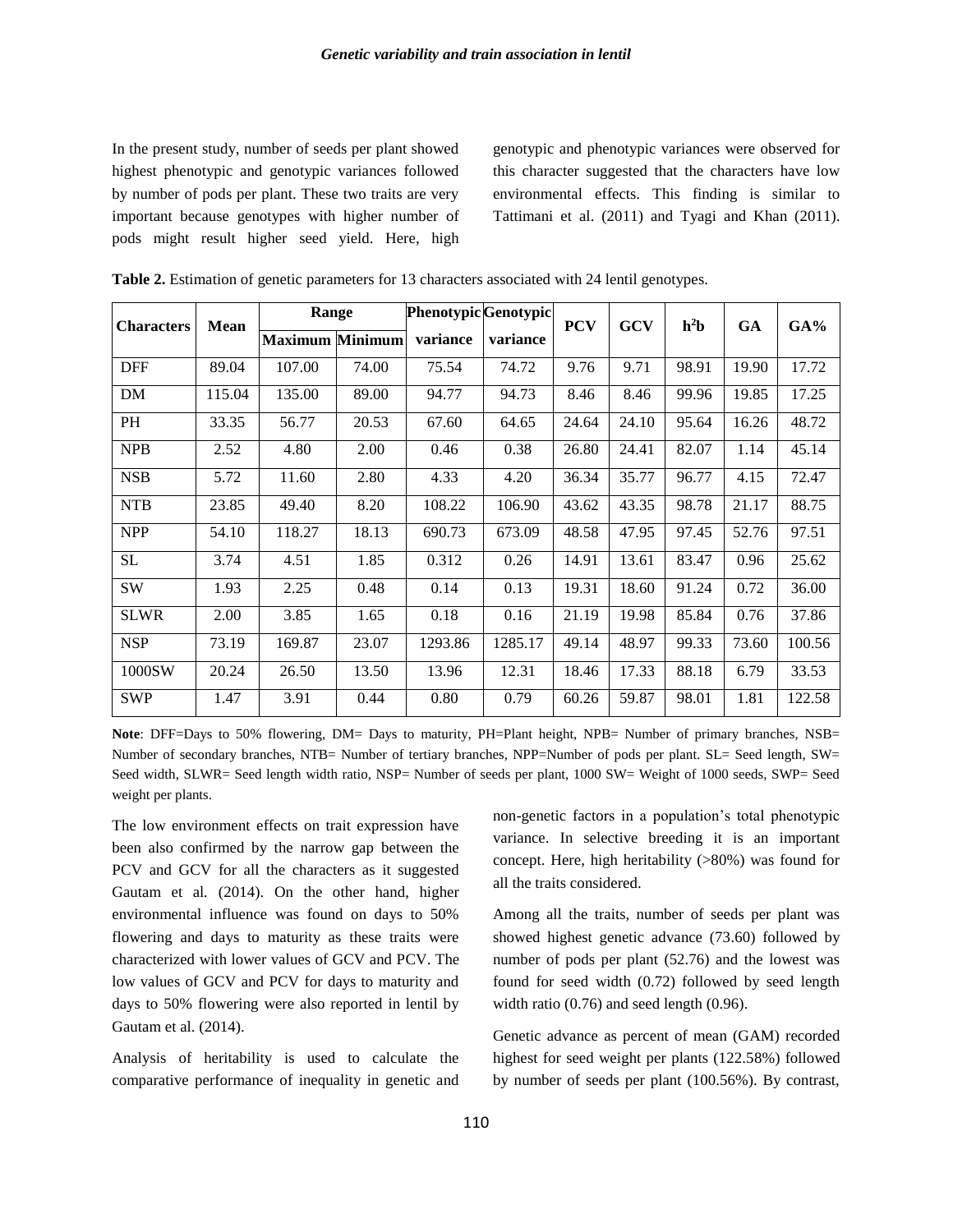days to maturity (17.25%) was provided with lowest GAM value followed by days to 50% flowering (17.72%). High heritability combined with high genetic advance as percent mean was found for days to maturity (99.96%, 17.25%) followed by number of seeds per plant (99.33%, 100.56%) and days to 50% flowering (98.91%, 17.72%).

An assessment of heritability and non-heritable components in the total variability observed is indispensable in adopting suitable breeding procedure (Gautam et al., 2014). In this experiment, all the traits showed high heritability which indicates their importance for getting priority for the improvement of yield of lentil through the selection of different traits. Tyagi and Khan (2011) also enlisted high heritability for the traits considered in the present study of lentil.

The estimation of high heritability accompanied by high GA observed indicates that heritability is mainly due to additive gene effect and selection may be effective to improve that trait. In the present investigation, highest GA was obtained by number of seeds per plant followed by number of pods per plant, but lowest GA was found in seed width followed by seed length width ratio and seed length. These traits were found also found similar GA by previous studies by Gautam et al. (2014) in lentil.

High genetic advance along with high heritability usually considered as the best reliable selection criteria for breeding (Johnson et al., 1955). High heritability combined with high GA% was found for days to maturity followed by number of seeds per plant and days to 50% flowering. Pandey et al., (2015) also found the similar result in lentil.

*Estimation of correlation coefficients***:** Estimation of correlation coefficient at genotypic and phenotypic level for individual traits was presented in Table 3 & 4.

| <b>Characters</b> | <b>DM</b> | PH       | <b>NPB</b> | <b>NSB</b> | <b>NTB</b> | <b>NPP</b> | SL       | <b>SW</b> | <b>SLWR</b> | <b>NSP</b> | <b>1000SW</b> | <b>SWP</b> |
|-------------------|-----------|----------|------------|------------|------------|------------|----------|-----------|-------------|------------|---------------|------------|
| <b>DFF</b>        | $0.59**$  | 0.38     | 0.03       | 0.09       | $0.46*$    | $-0.21$    | $-0.24$  | $-0.29$   | 0.22        | $-0.21$    | $-0.32$       | $-0.28$    |
| DM                |           | $0.64**$ | 0.19       | 0.29       | $0.52**$   | $-0.23$    | $-0.23$  | $-0.24$   | 0.19        | $-0.24$    | $-0.31$       | $-0.29$    |
| PH                |           |          | 0.33       | 0.23       | $0.46*$    | $-0.17$    | $-0.43*$ | $-0.34$   | 0.17        | $-0.27$    | $-0.49*$      | $-0.34$    |
| <b>NPB</b>        |           |          |            | 0.38       | $0.45*$    | 0.31       | 0.14     | 0.07      | $-0.06$     | 0.24       | $-0.25$       | 0.33       |
| <b>NSB</b>        |           |          |            |            | 0.37       | 0.15       | $-0.18$  | $-0.18$   | 0.12        | 0.17       | $-0.37$       | 0.12       |
| <b>NTB</b>        |           |          |            |            |            | 0.29       | $-0.19$  | $-0.23$   | 0.04        | 0.16       | $-0.54**$     | 0.11       |
| <b>NPP</b>        |           |          |            |            |            |            | $-0.14$  | $-0.14$   | 0.02        | $0.90**$   | $-0.25$       | $0.94**$   |
| SL                |           |          |            |            |            |            |          | $0.96**$  | $-0.78**$   | $-0.22$    | 0.40          | 0.01       |
| <b>SW</b>         |           |          |            |            |            |            |          |           | $-0.87**$   | $-0.21$    | 0.40          | $-0.02$    |
| <b>SLWR</b>       |           |          |            |            |            |            |          |           |             | 0.08       | $-0.15$       | $-0.04$    |
| <b>NSP</b>        |           |          |            |            |            |            |          |           |             |            | $-0.30$       | $0.95**$   |
| 1000SW            |           |          |            |            |            |            |          |           |             |            |               | $-0.15$    |

**Table 3.** Genotypic correlation coefficient between yield and yield contributing characters in lentil.

Note: \* and \*\* indicate significant at 5% and 1% level of probability, respectively.

A highly significant and positive correlation at both genotypic and phenotypic level was found for days to 50% flowering with days to maturity (0.59) and number of tertiary branch (0.46), number of pods per

plants with seed weight per plant (0.94 and 0.92) and number of pods per plant (0.90 and 0.89). Besides, at genotypic and phenotypic level days to maturity demonstrated a highly significant correlation with plant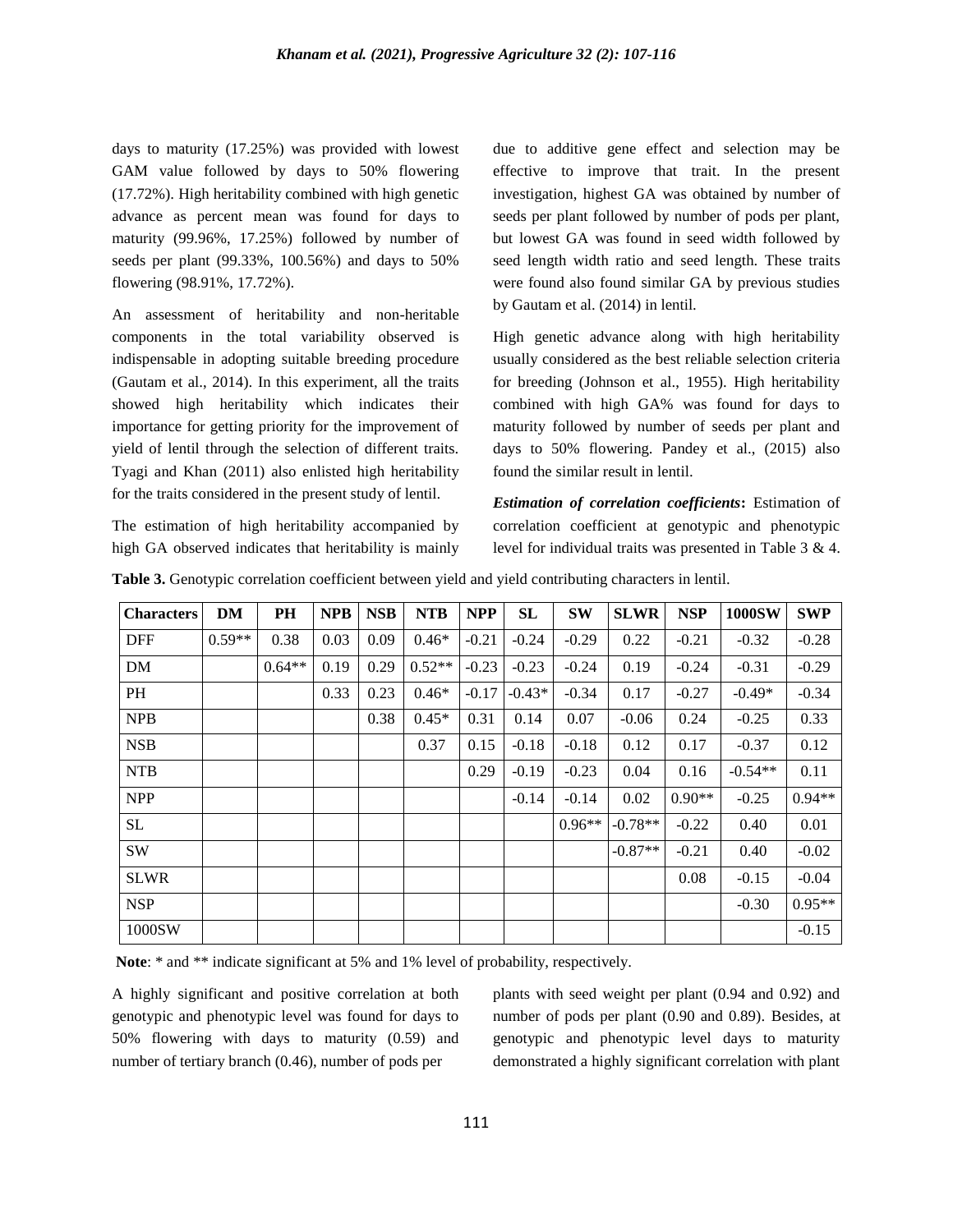height (0.64 and 0.63) and number of tertiary branch (0.52 and 0.53). Moreover, significant correlation between number of primary branch and number of tertiary branch (0.45) was only found at genotypic level. Plant height exhibited a positive correlation with number of tertiary branch (0.46) at genotypic level but negative significant correlation was found with seed length (-0.43 and -0.42) and 1000 seed weight (-0.49 and -0.44) at both genotypic and phenotypic level,

respectively. Moreover, seed length showed highly significant and positive correlation with seed width (0.96 and 0.84) and negative correlation with seed length width ratio (-0.78 and -0.56) at genotypic and phenotypic level, respectively. Number of tertiary branches showed highly significant and negative correlation with 1000 seed weight (-0.54) at genotypic level but positive correlation (0.51) at phenotypic level.

| <b>Characters</b> | DM       | PH       | <b>NPB</b> | <b>NSB</b> | <b>NTB</b> | <b>NPP</b> | SL               | <b>SW</b> | <b>SLWR</b> | <b>NSP</b> | <b>1000SW</b> | <b>SWP</b> |
|-------------------|----------|----------|------------|------------|------------|------------|------------------|-----------|-------------|------------|---------------|------------|
| <b>DFF</b>        | $0.59**$ | 0.39     | 0.03       | 0.09       | $0.46*$    | $-0.21$    | $-0.22$          | $-0.28$   | 0.21        | $-0.20$    | $-0.28$       | $-0.28$    |
| DM                |          | $0.63**$ | 0.21       | 0.30       | $0.53**$   | $-0.23$    | $-0.21$          | $-0.23$   | 0.18        | $-0.24$    | $-0.28$       | $-0.29$    |
| PH                |          |          | 0.28       | 0.24       | $0.46*$    |            | $-0.16$ $-0.42*$ | $-0.32$   | 0.14        | $-0.27$    | $-0.44*$      | $-0.33$    |
| <b>NPB</b>        |          |          |            | 0.34       | 0.39       | 0.31       | 0.14             | 0.07      | $-0.04$     | 0.22       | $-0.18$       | 0.29       |
| <b>NSB</b>        |          |          |            |            | 0.36       | 0.14       | $-0.18$          | $-0.17$   | 0.10        | 0.17       | $-0.04$       | 0.11       |
| <b>NTB</b>        |          |          |            |            |            | 0.28       | $-0.18$          | $-0.22$   | 0.04        | 0.16       | $0.51**$      | 0.12       |
| <b>NPP</b>        |          |          |            |            |            |            | $-0.12$          | $-0.13$   | 0.02        | $0.89**$   | $-0.23$       | $0.92**$   |
| SL                |          |          |            |            |            |            |                  | $0.84**$  | $-0.56**$   | $-0.19$    | 0.37          | 0.01       |
| <b>SW</b>         |          |          |            |            |            |            |                  |           | $-0.87**$   | $-0.21$    | 0.35          | $-0.03$    |
| <b>SLWR</b>       |          |          |            |            |            |            |                  |           |             | 0.07       | $-0.13$       | $-0.03$    |
| <b>NSP</b>        |          |          |            |            |            |            |                  |           |             |            | $-0.27$       | $0.94**$   |
| 1000SW            |          |          |            |            |            |            |                  |           |             |            |               | $-0.15$    |

**Table 4.** Phenotypic correlation coefficient between yield and yield contributing characters in lentil.

Note: \* and \*\* indicate significant at 5% and 1% level of probability, respectively; DFF=Days to 50% flowering, DM= Days to maturity, PH=Plant height, NPB= Number of primary branches, NSB= Number of secondary branches, NTB= Number of tertiary branches, NPP=Number of pods per plant. SL= Seed length, SW= Seed width, SLWR= Seed length width ratio, NSP= Number of seeds per plant, 1000 SW= Weight of 1000 seeds, SWP= Seed weight per plants.

The relationship between grain yield and different yield contributing characters of lentil were studied through analysis of correlation coefficient at genotypic and phenotypic level.

The positive correlations of number of pods per plants and number of seeds per plants with seed yield is expected, as increased number of pods and seeds ensures increased yield (Singh et al. 2012; Malek et al. 2014). Therefore, number of pods and seeds per plants should be considered as selection criteria for developing high yield lentil varieties. For obtaining higher seed yield per plant, number of pods per plants should be increased as well, and a positive correlation between number of pods per plant and number of seed per plant in the present study should be utilized for developing high yielding lentil varieties through selection or hybridization (Gupta et al. 2012). Besides, negative correlation in plant height with seed length and 1000 seed weight in the present study indicate that bushy plant type provides better seed size and weight which are also desirable for lentil breeding as selection criteria (Malek et al. 2014).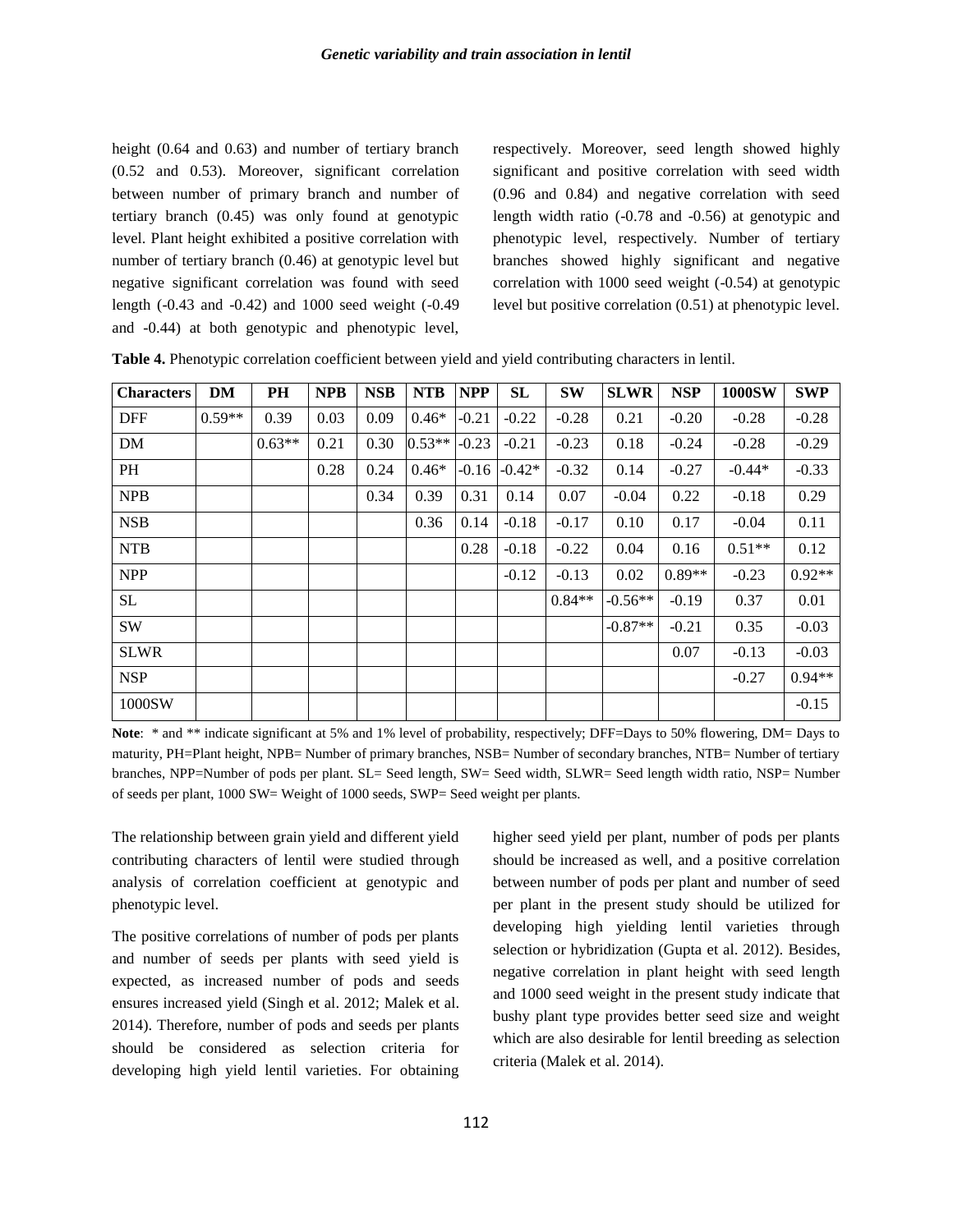*Estimation of path coefficients***:** The genotypic and phenotypic path analyses for grain yield performed

with 12 independent traits were presented in Table 5 and Table 6, respectively.

T**able 5.** Direct and indirect effects of different yield contributing characters on grain yield in lentil at genotypic level.

| <b>Characters</b>     | <b>DFF</b> | <b>DM</b> | PH       | <b>NPB</b> | <b>NSB</b> | <b>NTB</b> | <b>NPP</b> | <b>SL</b> | <b>SW</b> | <b>SLWR</b> | <b>NSP</b> | <b>1000SW</b> | <b>SWP</b> |
|-----------------------|------------|-----------|----------|------------|------------|------------|------------|-----------|-----------|-------------|------------|---------------|------------|
| <b>DFF</b>            | $-0.127$   | 0.039     | 0.022    | .0009      | $-0.0013$  | 0.028      | $-0.066$   | $-0.238$  | $-0.157$  | 0.069       | $-0.162$   | 0.049         | $-0.284$   |
| <b>DM</b>             | $-0.075$   | 0.067     | 0.036    | 0.006      | $-0.004$   | 0.032      | $-0.072$   | 0.023     | $-0.130$  | 0.060       | $-0.185$   | $-0.048$      | $-0.294$   |
| PH                    | $-0.048$   | 0.043     | 0.057    | 0.011      | $-0.003$   | 0.028      | $-0.053$   | 0.041     | $-0.184$  | 0.054       | $-0.208$   | $-0.076$      | $-0.336$   |
| <b>NPB</b>            | $-0.004$   | 0.013     | 0.019    | 0.031      | $-0.563$   | 0.027      | 0.097      | $-0.014$  | 0.037     | $-0.018$    | 0.185      | $-0.038$      | 0.331      |
| <b>NSB</b>            | $-0.011$   | 0.019     | 0.013    | 0.012      | $-0.0148$  | 0.023      | 0.047      | 0.018     | $-0.097$  | 0.037       | 0.131      | $-0.057$      | 0.116      |
| <b>NTB</b>            | $-0.058$   | 0.035     | 0.026    | 0.014      | $-0.548$   | 0.061      | 0.091      | 0.018     | $-0.0125$ | 0.012       | 0.123      | $-0.083$      | 0.110      |
| <b>NPP</b>            | 0.026      | $-0.015$  | $-0.009$ | 0.009      | $-0.002$   | 0.017      | 0.314      | 0.0138    | $-0.075$  | 0.006       | 0.694      | $-0.038$      | $0.941**$  |
| $\operatorname{SL}$   | 0.03       | $-0.015$  | $-0.023$ | 0.004      | 0.002      | $-0.012$   | $-0.043$   | $-0.099$  | 0.520     | $-0.246$    | $-0.169$   | 0.062         | 0.004      |
| <b>SW</b>             | 0.036      | $-0.016$  | $-0.019$ | 0.002      | 0.002      | $-0.014$   | $-0.043$   | $-0.095$  | 0.541     | $-0.275$    | $-0.162$   | 0.062         | $-0.231$   |
| <b>SLWR</b>           | $-0.028$   | 0.012     | 0.009    | $-0.002$   | $-0.007$   | 0.003      | 0.006      | 0.077     | $-0.472$  | 0.316       | 0.061      | $-0.023$      | $-0.035$   |
| <b>NSP</b>            | 0.026      | $-0.016$  | $-0.015$ | 0.007      | $-0.0025$  | 0.009      | 0.283      | 0.021     | $-0.114$  | 0.025       | 0.770      | $-0.046$      | $0.95**$   |
| 1000SW                | $-0.040$   | $-0.020$  | $-0.028$ | $-0.008$   | 0.005      | $-0.032$   | $-0.078$   | $-0.039$  | 0.217     | $-0.047$    | $-0.231$   | 0.155         | $-0.154$   |
| Residual value: 0.115 |            |           |          |            |            |            |            |           |           |             |            |               |            |

**Note: \*** and **\*\*** indicates significant at 5% and 1% level of probability, respectively.

The results demonstrated that at both genotypic and phenotypic level, days to maturity (0.067, 0.038), number of primary branches (0.031, 0.041), number of pods per plant (0.314, 0.372), seed width (0.541, 0.139), seed length width ratio (0.316, 0.093), number

of seeds per plant (0.770, 0.659) and 1000 seed weight (0.155, 0.028) showed a direct positive effect on grain yield. At genotypic level plant height and number of tertiary branches (0.057, 0.061) exhibited direct positive effect but in phenotypic level it showed direct negative effect (-0.013, -0.045). Conversely, seed length (-0.099) showed direct negative effect at genotypic level but had direct positive effect (0.083) with yield at phenotypic level.

Furthermore, the highest indirect positive effect was found in number of pods per plant (0.694, 0.587) via

number of seeds per plant at both levels. In this study, days to 50% flowering (-0.127, -0.019) and number of secondary branches (-0.0148, -0.028) had direct negative effect on grain yield at genotypic and phenotypic level, respectively. Residual value was 0.115 and 0.214 at genotypic and phenotypic path coefficient, respectively.

Furthermore, in path coefficient analysis positive direct effect of one trait with yield ensures importance of the former trait for selecting and developing higher yielding variety (Dalbeer et al. (2013). Based on the present study, days to maturity, plant height, number of primary branches, number of tertiary branches, number of pods per plants, seed width, seed length, seed length width ratio, number of seeds per plants, 1000 seed weight should be considered for direct selection of high yield lentil genotype. In lentil, present findings were in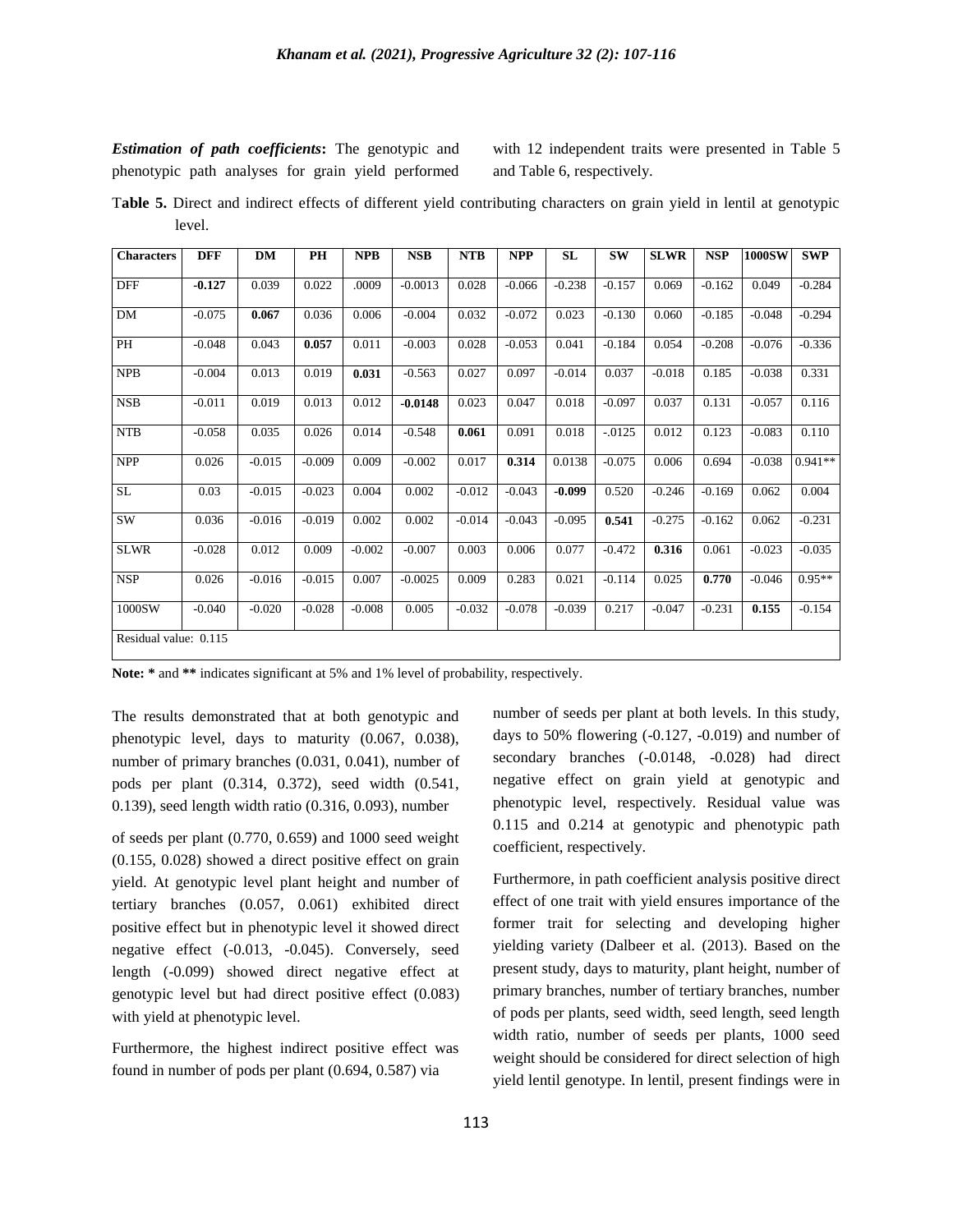agreement with the findings of Tyagi and Khan (2011). Days to 50% flowering, numbers of secondary branches, seed length have negative direct effect on seed yield. However, these negative effects directly or indirectly affect the yields and these results are similar to the report of Bicer and Sakar (2008).

**Table 6.** Direct and indirect effects of different yield contributing characters on grain yield in lentil at phenotypic level.

| Characters            | <b>DFF</b> | DM        | PH        | <b>NPB</b> | <b>NSB</b> | <b>NTB</b> | <b>NPP</b> | SL       | <b>SW</b> | <b>SLWR</b> | <b>NSP</b> | 1000SW   | <b>SWP</b> |
|-----------------------|------------|-----------|-----------|------------|------------|------------|------------|----------|-----------|-------------|------------|----------|------------|
| <b>DFF</b>            | $-0.019$   | 0.022     | $-0.005$  | 0.001      | $-0.002$   | $-0.021$   | $-0.078$   | $-0.018$ | $-0.038$  | 0.019       | $-0.132$   | $-0.008$ | $-0.283$   |
| DM                    | $-0.011$   | 0.038     | $-0.008$  | 0.008      | $-0.0084$  | $-0.023$   | $-0.085$   | $-0.017$ | $-0.032$  | 0.016       | $-0.158$   | $-0.008$ | $-0.294$   |
| PH                    | $-0.0075$  | 0.024     | $-0.013$  | 0.012      | $-0.006$   | $-0.021$   | $-0.059$   | $-0.035$ | $-0.044$  | 0.013       | $-0.178$   | $-0.012$ | $-0.326$   |
| <b>NPB</b>            | $-0.0005$  | 0.008     | $-0.003$  | 0.041      | $-0.009$   | $-0.018$   | 0.115      | 0.012    | 0.009     | $-0.004$    | 0.145      | $-0.005$ | 0.295      |
| <b>NSB</b>            | $-0.0017$  | 0.011     | $-0.003$  | 0.014      | $-0.028$   | $-0.016$   | 0.052      | $-0.015$ | $-0.023$  | 0.009       | 0.112      | $-0.001$ | 0.112      |
| <b>NTB</b>            | $-0.008$   | 0.020     | $-0.006$  | 0.016      | $-0.010$   | $-0.045$   | 0.104      | $-0.015$ | $-0.031$  | 0.004       | 0.105      | $-0.014$ | 0.114      |
| <b>NPP</b>            | 0.040      | $-0.008$  | 0.002     | 0.0128     | $-0.004$   | $-0.012$   | 0.372      | $-0.010$ | $-0.018$  | 0.0018      | 0.587      | $-0.006$ | $0.92**$   |
| <b>SL</b>             | 0.004      | $-0.008$  | 0.005     | 0.006      | 0.005      | 0.008      | $-0.044$   | 0.083    | 0.116     | $-0.052$    | $-0.125$   | .0106    | 0.004      |
| <b>SW</b>             | 0.054      | $-0.008$  | 0.004     | 0.003      | 0.0047     | 0.009      | $-0.048$   | 0.071    | 0.139     | $-0.081$    | $-0.138$   | 0.010    | $-0.032$   |
| <b>SLWR</b>           | $-0.041$   | 0.006     | $-0.0019$ | $-0.002$   | $-0.0045$  | $-0.0018$  | 0.007      | $-0.047$ | $-0.121$  | 0.093       | 0.046      | $-0.003$ | $-0.024$   |
| <b>NSP</b>            | 0.0038     | $-0.009$  | 0.0037    | 0.009      | $-0.005$   | $-0.007$   | 0.330      | $-0.015$ | $-0.029$  | 0.006       | 0.659      | $-0.007$ | $0.94**$   |
| 1000SW                | 0.055      | $-0.0107$ | 0.006     | $-0.007$   | 0.001      | 0.022      | $-0.085$   | 0.031    | 0.048     | $-0.012$    | $-0.178$   | 0.028    | $-0.151$   |
| Residual value 0.2137 |            |           |           |            |            |            |            |          |           |             |            |          |            |

**Note: \*** and **\*\*** indicates significant at 5% and 1% level of probability, respectively; DFF=Days to 50% flowering, DM= Days to maturity, PH=Plant height, NPB= Number of primary branches, NSB= Number of secondary branches, NTB= Number of tertiary branches, NPP=Number of pods per plant. SL= Seed length, SW= Seed width, SLWR= Seed length width ratio, NSP= Number of seeds per plant, 1000 SW= Weight of 1000 seeds, SWP= Seed weight per plants.

#### **Conclusion**

In conclusion, it has revealed that all the traits showed higher level of heritability which indicates that, all the traits are good estimator for the improvement of lentil yield. The importance of days to maturity, plant height, number of primary branches, number of tertiary branches, number of pods per plants, seed width, seed length, seed length width ratio, number of seeds per plants, 1000 seed weight has been confirmed by correlation and path coefficient. These traits can be therefore, used as selection criteria for choosing high yielding lentil genotypes were also confirmed by correlation and path coefficient analysis.

#### **References**

- Allard RW (1960). Principles of Plant Breeding.John Wiley and Sons. Inc., New York. pp. 1-7
- BBS (2019). Yearbook of agricultural statistics, Bangladesh Bureau of Statistics.Statistics and Informatics Division (SID), Ministry of Planning, Government of the People's Republic of Bangladesh.
- BBS (2020). Yearbook of agricultural statistics, Bangladesh Bureau of Statistics.Statistics and Informatics Division (SID), Ministry of Planning, Government of the People's Republic of Bangladesh.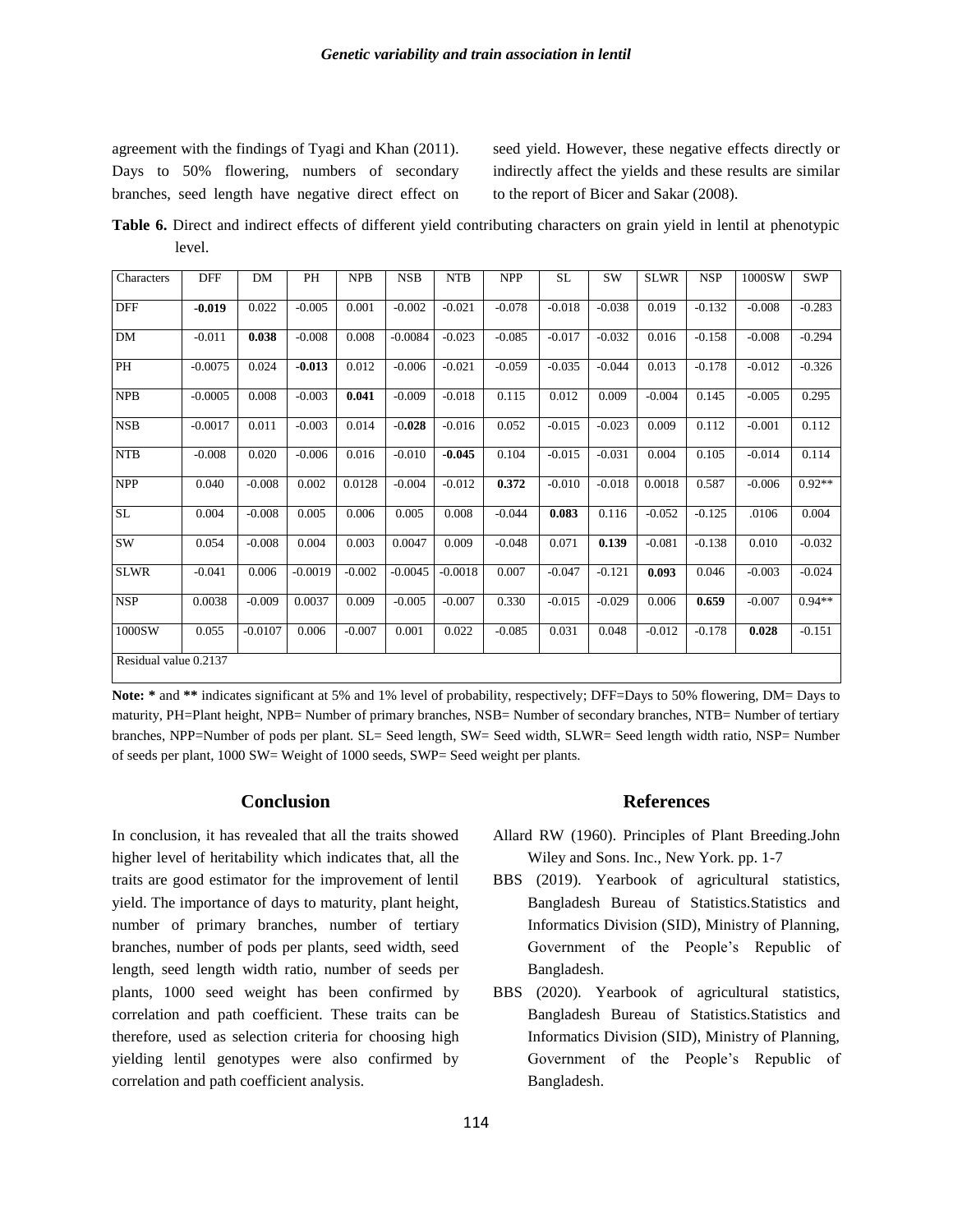- Biçer B, Sakar D (2008). Heritability and path analysis of some economical characteristics in lentil. Journal of Central European Agriculture, 9:175- 180.
- Burton GW (1952). Quantitative inheritance in Grasses. Proc. 6th International Grassland Congress, 1: 277-283.
- Comstock RE, Robinson HF (1952). Genetic parameters, their estimate and significance. Proc. 6th Intl. Grassland Congress, 1: 284-291.
- Cristobal MD, Pando V, Herrero B (2014). Morphological characterization of lentil (*Lens culinariesMedik*) landraces from Castilla Leon, Spain, 46(4): 1373-1380.
- Dalbeer, Nath S, Verman OP, Kavita, Kumar K (2013). Correlation and path coefficient analysis for yield attributes in lentil (*Lens culinaris* L.). International Journal of Science and Research, 4(8): 557-585.
- Erskine W (1996). Lessons for breeding from land races of lentil. Euphytica. pp. 107-112, <https://doi.org/10.1023/A:1002939704321>
- Ezzat ZM, Ashmawy F (1999). Performance of some exotic Lentil genotypes and path coefficient analysis lentil.Assiut. Agric. Sci., 18(3): 103-118.
- Frederick M, Cho S, Sarker A, McPhee K, Coyne C, Rajesh P, Ford P (2006). Application of biotechnology in breeding lentil for resistance to biotic and abiotic stress. Euphytica, 147:149-165. <https://doi.org/10.1007/s10681-006-7108-0>
- Gautam NK, Singh N, Iquebal MA, Singh M, Akhtar J, Khan Z, Ram B (2014). Genetic diversity analysis for quantitative traits in lentil (*Lens culinaris*Medik.) germplasm.Legume Research, 37(2):139-144. [https://doi.org/10.5958/j.0976-](https://doi.org/10.5958/j.0976-0571.37.2.021) [0571.37.2.021](https://doi.org/10.5958/j.0976-0571.37.2.021)
- Gupta R, Begum SN, Islam MM, Alam MS (2012). Characterization of lentil (Lens culinaris M.) germplasm through phenotypic marker. Journal of the Bangladesh Agricultural University, 10:197–204. http [s://doi.org/10.3329/jbau.v10i2.](https://doi.org/10.3329/jbau.v10i2.14682) [14682](https://doi.org/10.3329/jbau.v10i2.14682)
- Hanson G, Robinson HF, Comstock RE (1956). Biometrical studies on yield in segregating population of Korean Lespedeza. Agronomy Journal, 48: 268-274. [https://doi.org/10.2134/](https://doi.org/10.2134/%20agronj1956.00021962004800060008x)  [agronj1956.00021962004800060008x](https://doi.org/10.2134/%20agronj1956.00021962004800060008x)
- Hayward M, Breese E (1993). Population structure and variability. In: Hayward MD, Bosemark NO, Romayosa I (Eds), Plant Breeding: Principles and Prospects. Chapman and Hall, London, UK. <https://doi.org/10.1007/978-94-011-1524-7>
- Johnson HW, Robinson HW, Comstock RE (1955). Estimation of genetic and environmental variability in Soybean, 47: 314-318. [https://doi.org/10.2134/agronj1955.00021962004](https://doi.org/10.2134/agronj1955.00021962004700070009x) [700070009x](https://doi.org/10.2134/agronj1955.00021962004700070009x)
- Lynch M, Walsh B (1998). Genetics and Analysis of Quantitative Traits.Sinauer Associates, Sunderland, MA. pp. 47-49
- Malek MA, Rafii MY, Afroz SS, Nath UK, Mondal MMA (2014). Morphological characterization and assessment of genetic variability, character association and divergence in Soybean Mutants.The Scientific World Journal, pp. 12. <https://doi.org/10.1155/2014/968796>
- Miller BC, Hill JE, Roberts SR (1991). Plant population effects on growth and in water seeded rice. Agronomical Journal, 83: 291-297. [https://doi.org/10.2134/agronj1991.00021962008](https://doi.org/10.2134/agronj1991.00021962008300020006x) [300020006x](https://doi.org/10.2134/agronj1991.00021962008300020006x)
- Nath UK, Rani S, Paul MR, Alam MN, Horneburg B (2014). Selection of superior lentil (Lens esculenta M.) genotypes by assessing character association and genetic diversity. The Scientific World Journal, 1-6.

<https://doi.org/10.1155/2014/372405>

Pandey S, Bhatore A, Babbar A (2015). Studies on genetic variability, interrelationships association and path analysis in indigenous germplasm of Lentil in Madhya Pradesh, India. Electronic Journal of Plant Breeding, 6: 592–599.